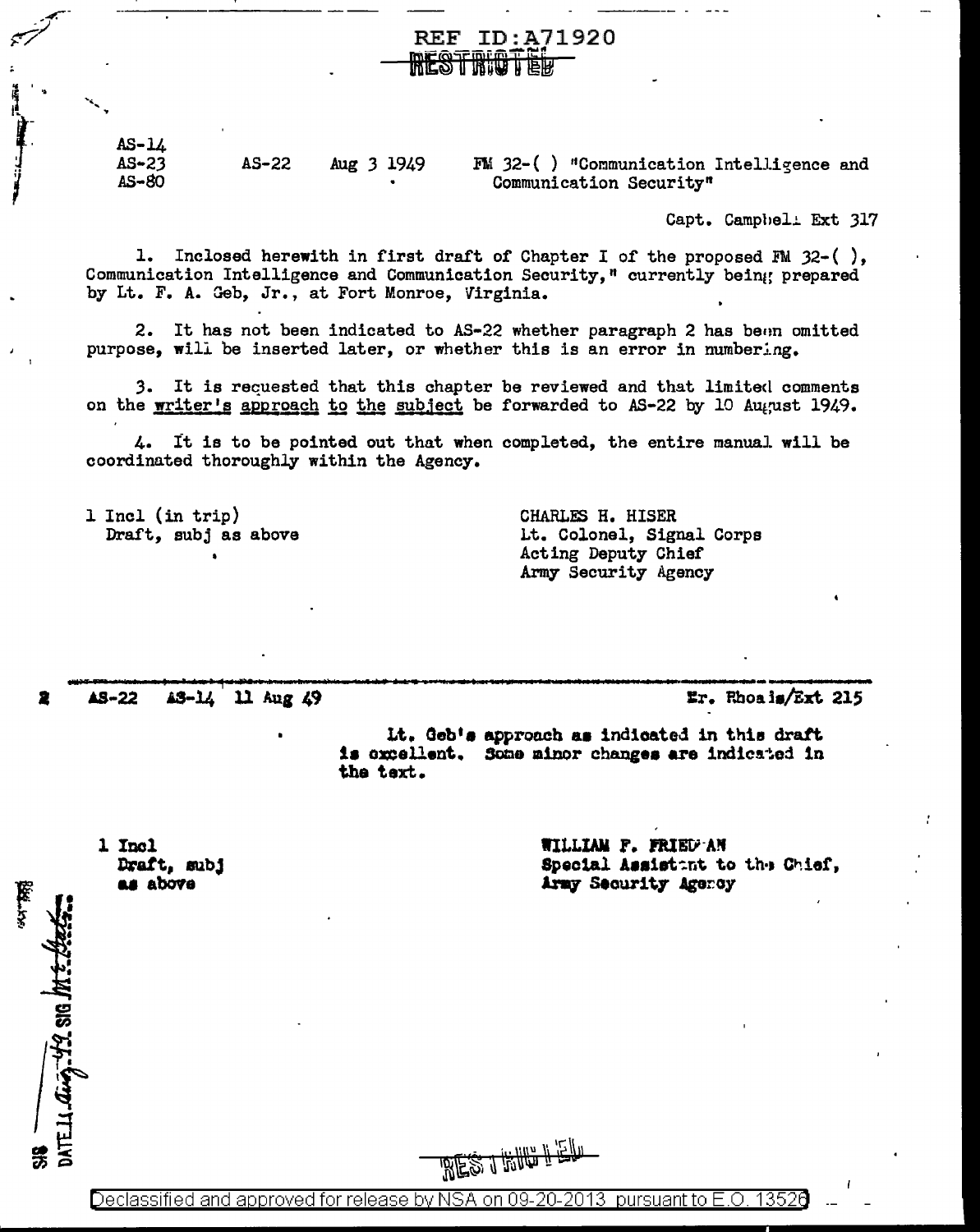

TOP SECRET **SECRET CONFIDENTIAL RESTRICTED** 

> OFFICE OF THE SPECIAL ASSISTANT TO THE CHIEF, ARMY SECURITY AGENCY

DATE 4 Use

**TO FROM** / Mr. Friedman .............................  $\overline{\mathscr{V}}$ Mr. Rhoads ............................... Capt. Lane ................................ a<br>Matanasara Dr. Pettengill .......................... an<br>Maria Maria Dr. Conder.................................. ASA Review ................................ --

As discussed As requested Concurrence or comments Information & forwarding Information & return Information & file

Info upon which to base reply

Recommendation

Signature if approved

Your action by

Think Geb's approach hue<br>10 May 19 is very good. Have

will do a good job, & think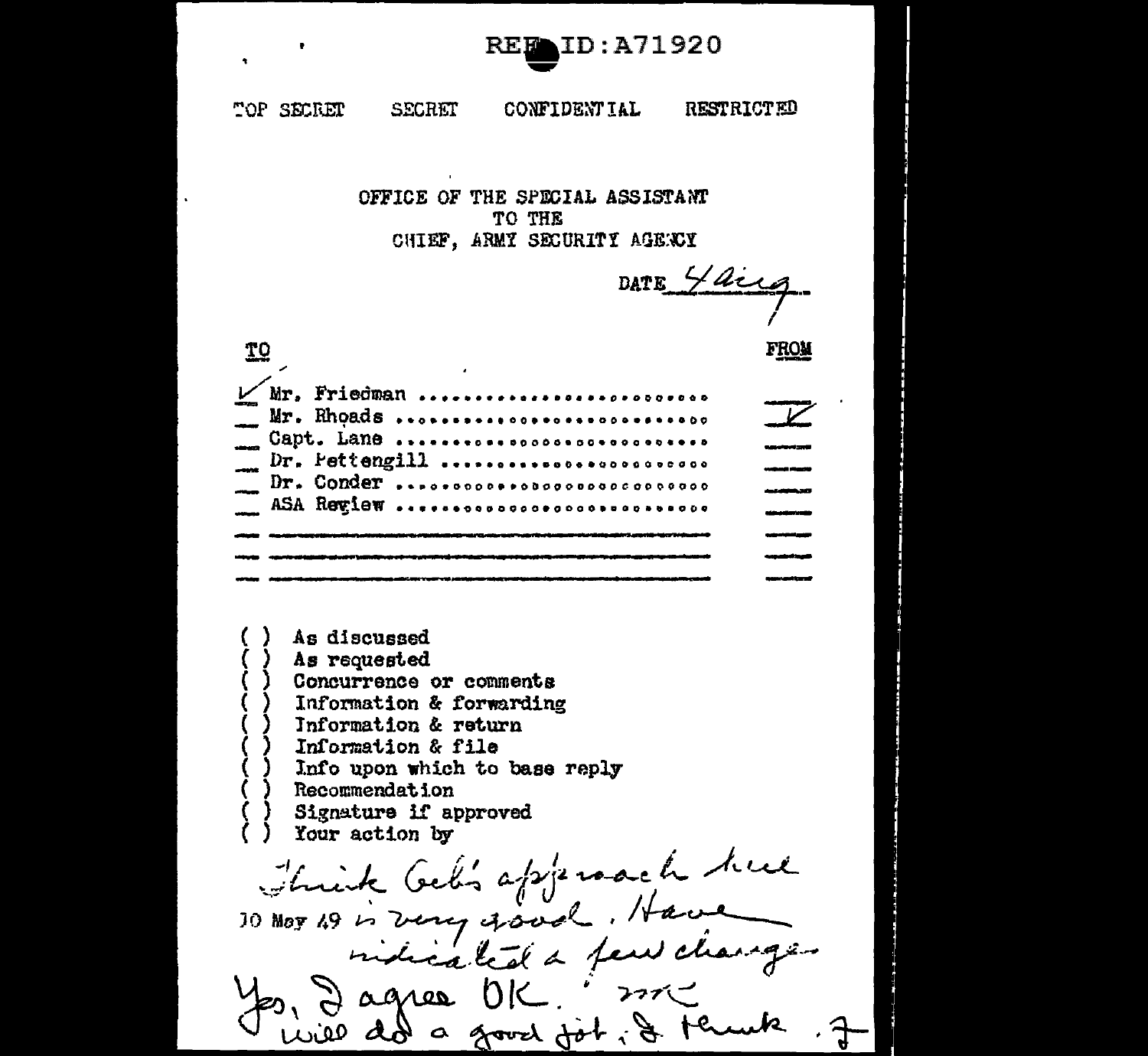I  $\mathbf{I}^{\pm}$  :

This should be a very useful Field Manual when finished. ! t·- <sup>1</sup> I think the approach and treatment of the material is I excellent.

I noticed paragraph 2 is missing. Perhaps there is a mistake in numbering?

There are two places in the text I believe needs I reworking. The first is paragraph 5a on page 6. Here he has us'ed the word artfulness where I believe another word would be better. To me the word usually means cunning. crafty, wily, or tricky. He undoubtedly means skill in design, or skill in use.

The second place is at the top of page 10. Lt. Geb is apparently confused concerning the relationship between degree of security and ease of operation. As you know well, degree of security depends upon the cryptographic principle employed and the operation of the system may I or may not be simgpe. For example, compare the M-209 and SIGTOT.

 $\sqrt{2}$ 

•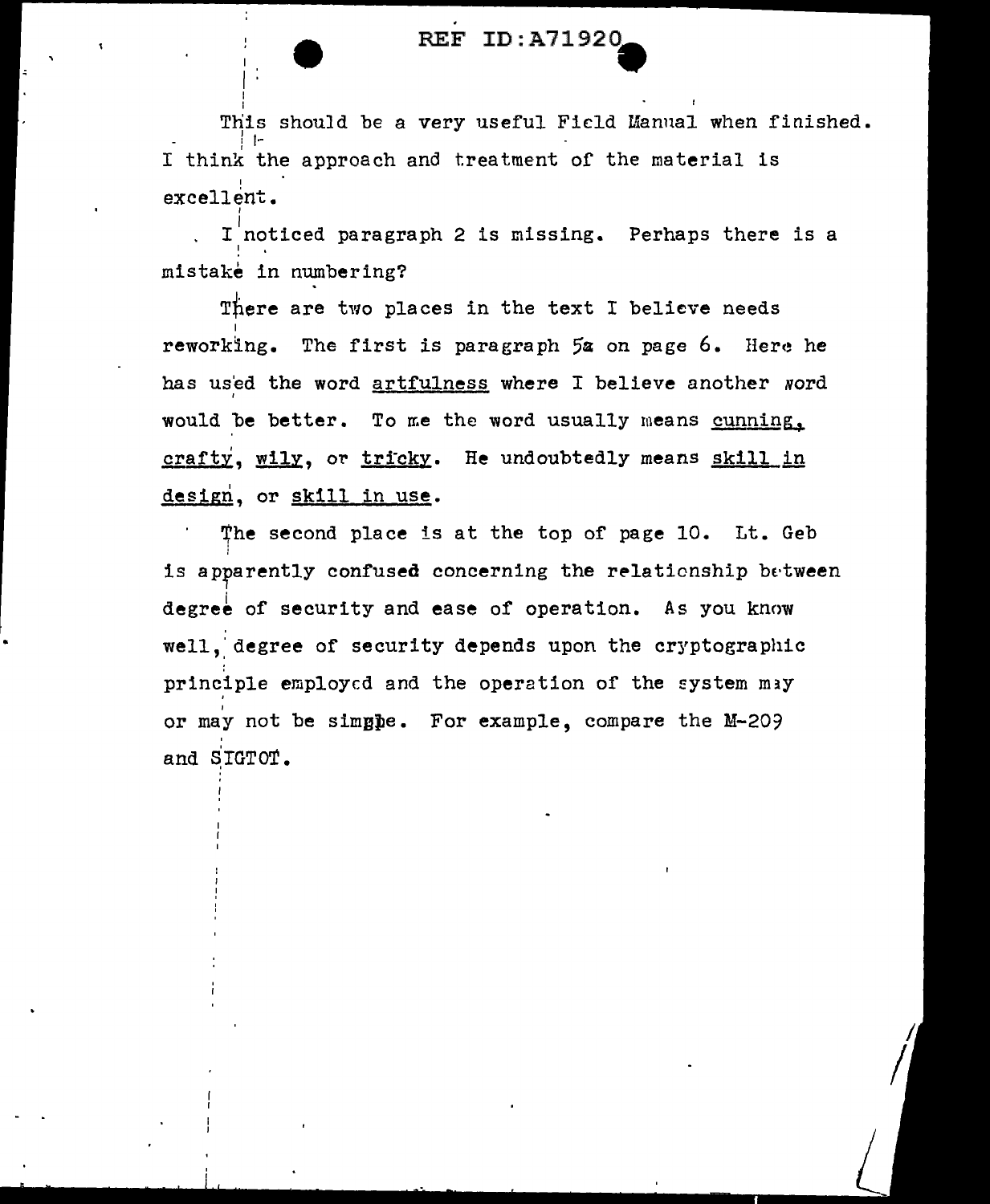ID:A71920 **REF** 

FROI



TOP SECRET

**SECRET** 

**CONFIDENTIAL** 

RESTRICT

OFFICE OF THE SPECIAL ASSISTANT TO THE CHIEF, ARMY SECURITY AGENCY

DATE Yelve

**TO** 

Mr. Friedman ...........................  $\overline{\mathbf{r}}$ Mr. Rhoads .............................. Capt. Lane ............................... Dr. Pettengill ........................ UDr. Conder ............................... ASA Regiew ..............................

As discussed As requested Condurrence or comments Information & forwarding Information & return Information & file Info upon which to base reply **Recormendation** Signature if approved This is a draft of tot two western! Your action by Frank. Would like your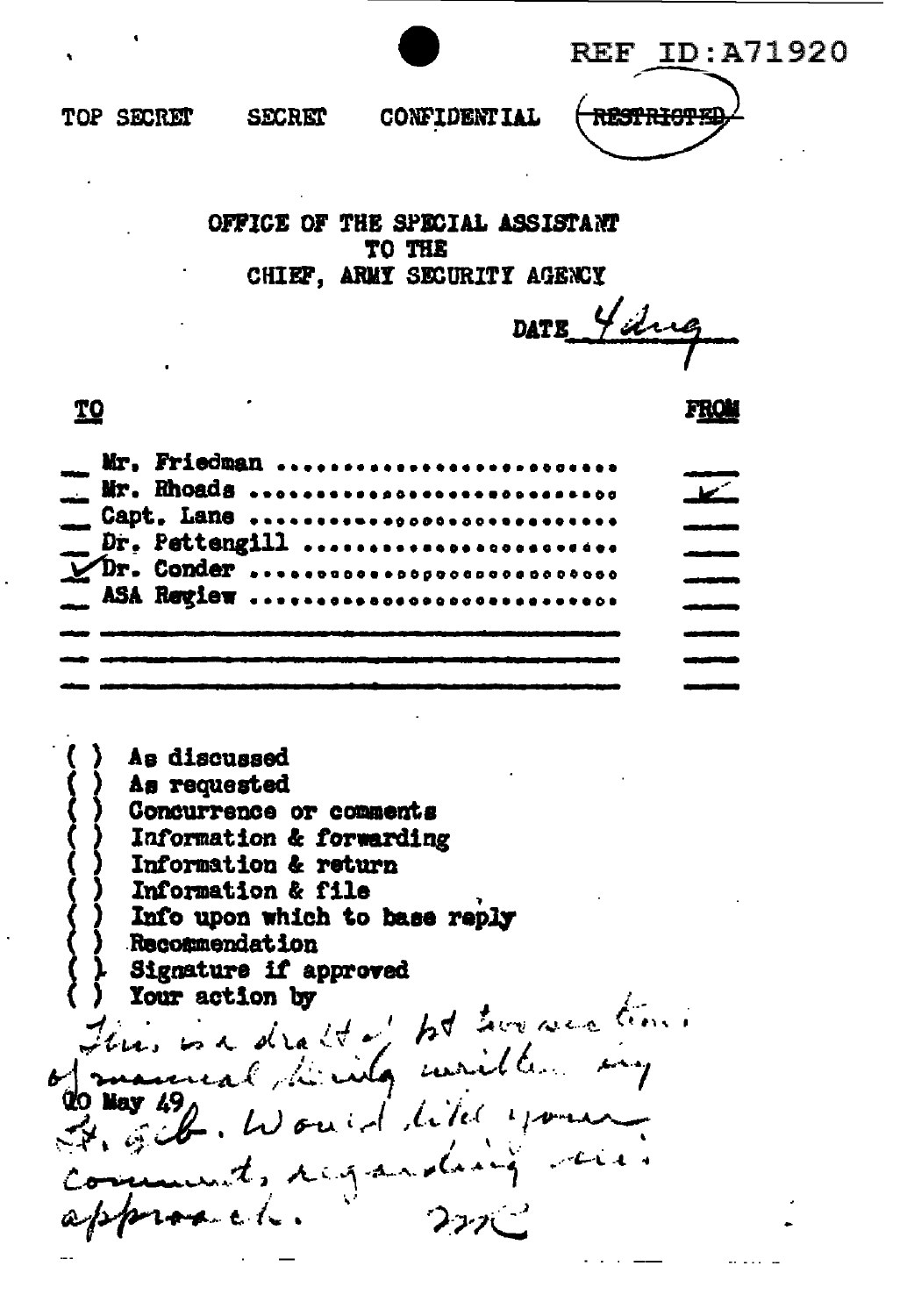$\bullet$ 

# RESTRICTED

#### DEAET  $4.42.4.6$

 $FM 32-( )$ 

COMMUNICATION INTELLIGENCE

AND

COMMUNICATION SECURITY

DRALT  $\mathbf{z} = \mathbf{z}^T \mathbf{z} = \mathbf{z}^T \mathbf{z}$ 

 $\blacksquare$ 

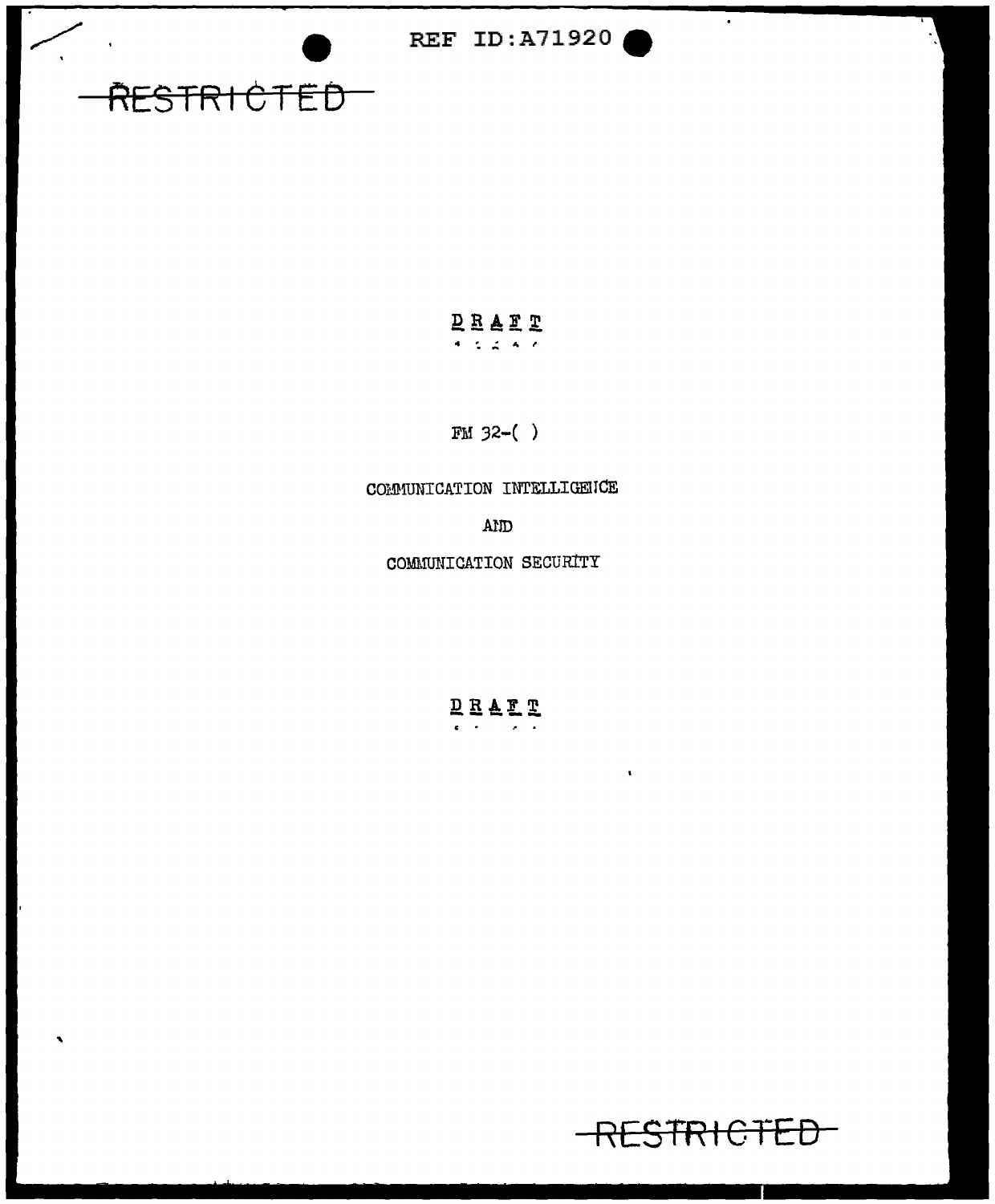



#### FOREWORD

Modern war is notable principally for the range, speed ard flexibility of its operations which have been made possible by great technological advancements. The complexity of today's warfare has compounded the need of commanders at all echelons for effective intelligence services.

Experience has der unstrated that enemy signal communications constitute the most prolific single source of intelligence which has been available to the Army. By the same token, it must be recognized that our own communications are potential sources of intelligence to Consequently, the closely interrelated fields of communicaothers. tion intelligence and communication security, the former concerned with producing intelligence from the communication of the enemy, and the latter dealing with our measures to forestall unauthorized access to information in our own communications, have assumed great importance in the scheme of National Defense.

Today, as warfare approaches a completely scientific stage of development, a general understanding of the capabilities and limitation of both of these fields must be possessed by all personnel whose assignments involve the establishment, operation, or use of military communication systems in order that the very substantial contributions which the Army's communication intelligence and security efforts are capable of making to the success of military operations may be fully realized. RESTRICTED

п.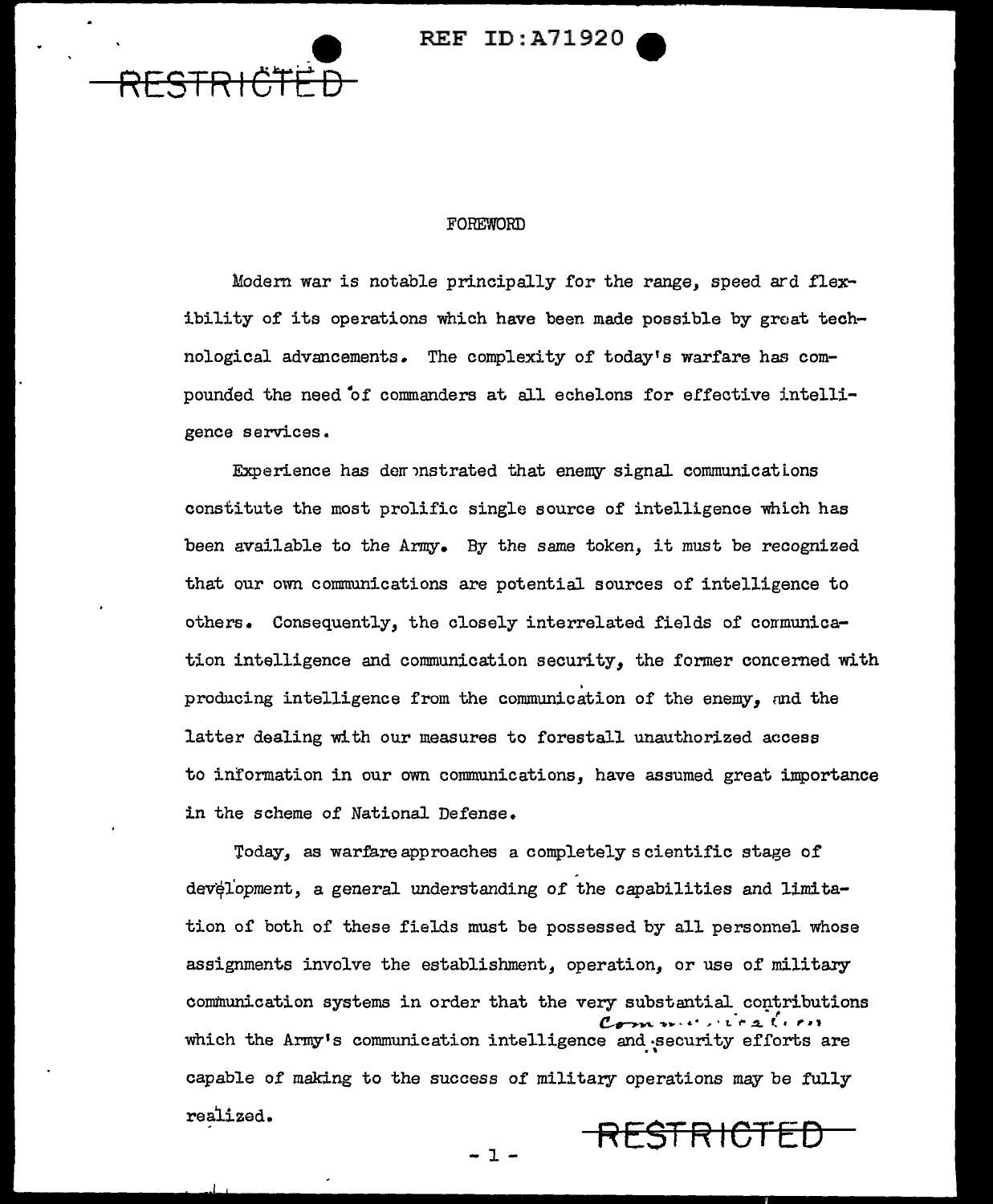This manual supersedes chapters and FM 11-35. 2 September 1942

STRICTEE

ft Live or

#### SECTION I

#### **GENERAL**

ı. PURPOSE AND SCOPE. The purpose of this manual is twofold: first, to assist commanders and their staffs in the prosecution of their missions by furnishing information which will enable them to use communication intelligence and communication security services to maximum effect, and second, to serve as an operating guide to communication intelligence and security personnel and units in the execution of their missions in support of military operations. This manual covers the fundamentals of communication intelligence and accurity, and the divisions of responsibility which have been established for the production and utilization of communication intelligence and the maintenance of communication security. The various communication intelligence and security services available to the commander are described, as well as the methods which are employed to control their operations. The capabilities and limitations of specific communication intelligence and security techniques and type units are discussed to assist in the preparation of intelligence and counterintelligence plans and directives. Throughout this manual, statements of doctrine are accompanied by discussions of the facts and circumstances which underlie the doctrine. This practice has been followed to emphasize the need for the strict observance of principles or established practices when the consequences of non-observance are not solf-evident.

<del>RESTRICI</del>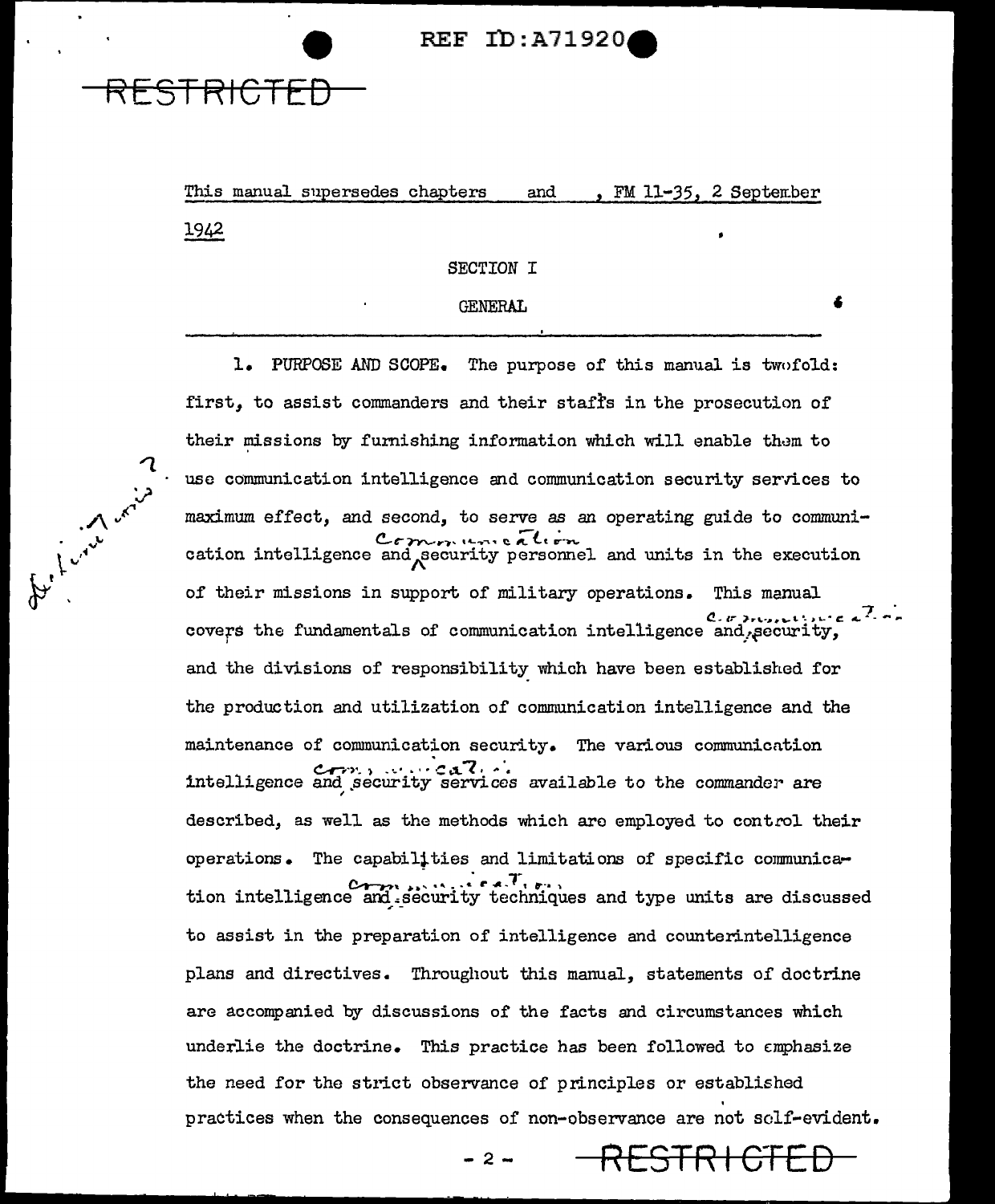

#### SECTION II

#### INTRODUCTION

J. GENERAL.

a. The bona fide communications of a military force are the most accurate, timely sources of information which exist concerning its plans and capabilities. They contain virtually all the information which must be exchanged to insure the successful execution of perations.

b. Important information is usually reduced to written or graphic form and transmitted by an appropriate means. The means of communication which are employed vary from simple visual or sound systems to complex electrical transmission systems. When more than one means of communication is available, the specific means tc be employed is determined principally by the distance which separates the correspondents and the speed of communication which may bo necessary or desirable.

c. Modern military operations are characterized by great mass and flexibility which have been made possible, in large measure, by the development of electrical moans of signal communication. The rapidity of transmission, traffic handling capacity, and ease of installation of certain electrical means have contributed directly to the development of tactics which are capable of sweeping entire continents in continuous coordinated actions involving forces deployed over extended fronts, often with no physical links between them.

*-3-* **RESTR I GTE: D**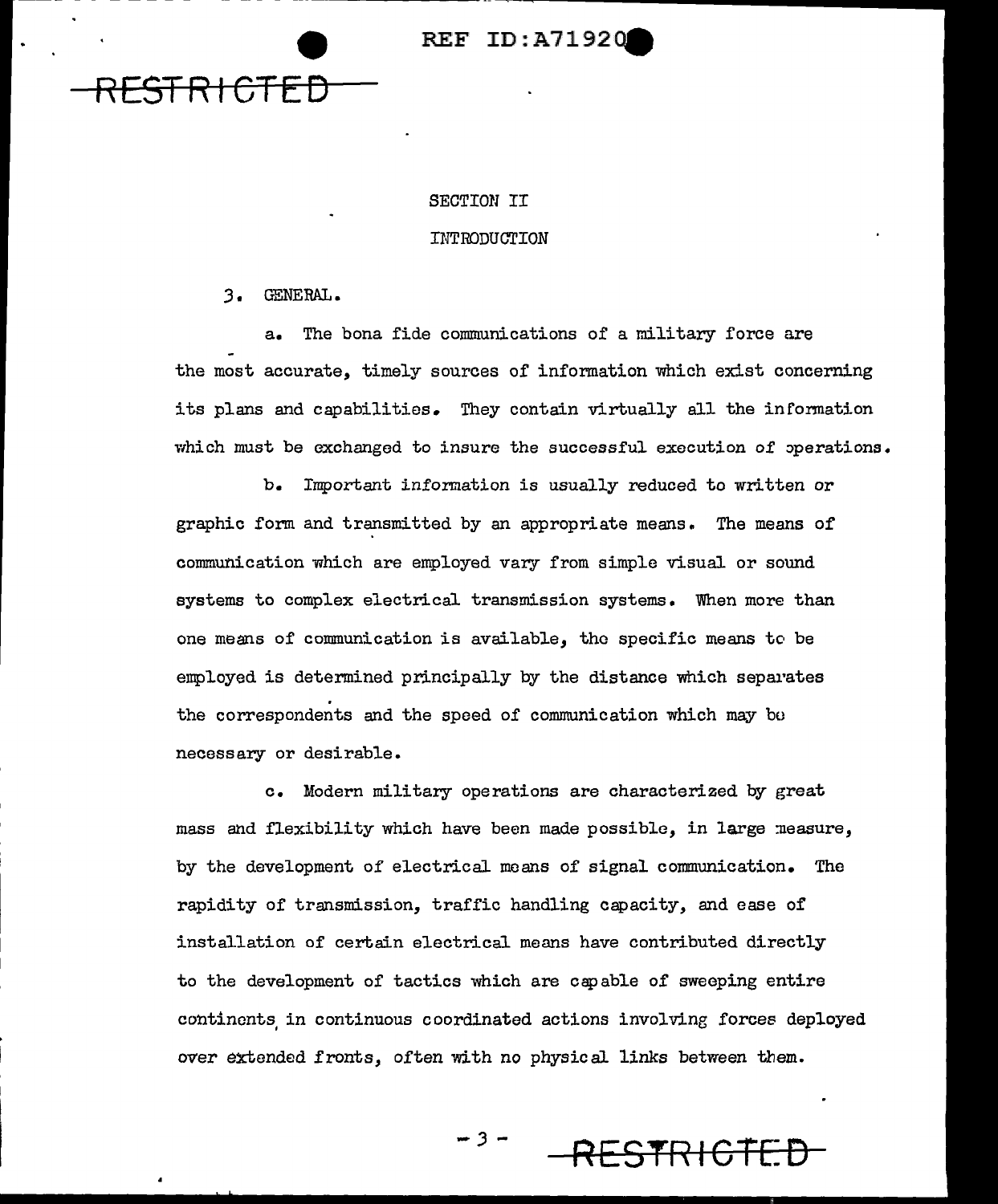**e** 

RES1~1 **CTED** 

d. The dependence of command upon signal communication is in direct proportion to the scale and mobility of operations. The means of signal communication which arc employed to exercise control are dictated by and adapted to the nature and size of the operation undertaken. Intelligence is gathered, plans are formulated and coordinated, men and materiel are massed and moved, battles are launched, controlled and won through the web of signal communication which enables the commander to be completely informed of the tactical situation as it develops, and to remain in control of his forces although physically separated from them.

 $\theta$ . But no means of transmission, however efficient or versatile, is inherently secure from interception. In guileloss hands, the electrical means of signal communication, especially, are two-edged swords. In a figurative sense, they ordinarily afford no greater privacy from the eavesdropper than the human voice. Radio, on which modern tactical operations lean so heavily, is a booming voice which addresses friend and foe, alike. Unprotected and indiscriminate electrical communication transmissions tell the interceptor with matchless accuracy of the organization, plans, and capabilitjes of his adversary.

f. Foreknowledge of the enemy's intentions and capabilities is the principal objective of all military intelligence operntions, and often the key to success. Insofar as the friendly military effort is concerned, the usefulness of the most efficient communication systems is seriously impaired if they arc permitted to become free sources of intelligence to the enemy. Therefore, the employment of comnunications as instruments of unmixed advantage is a military objective of paramount importance. -4- **RESTRt GTE.D**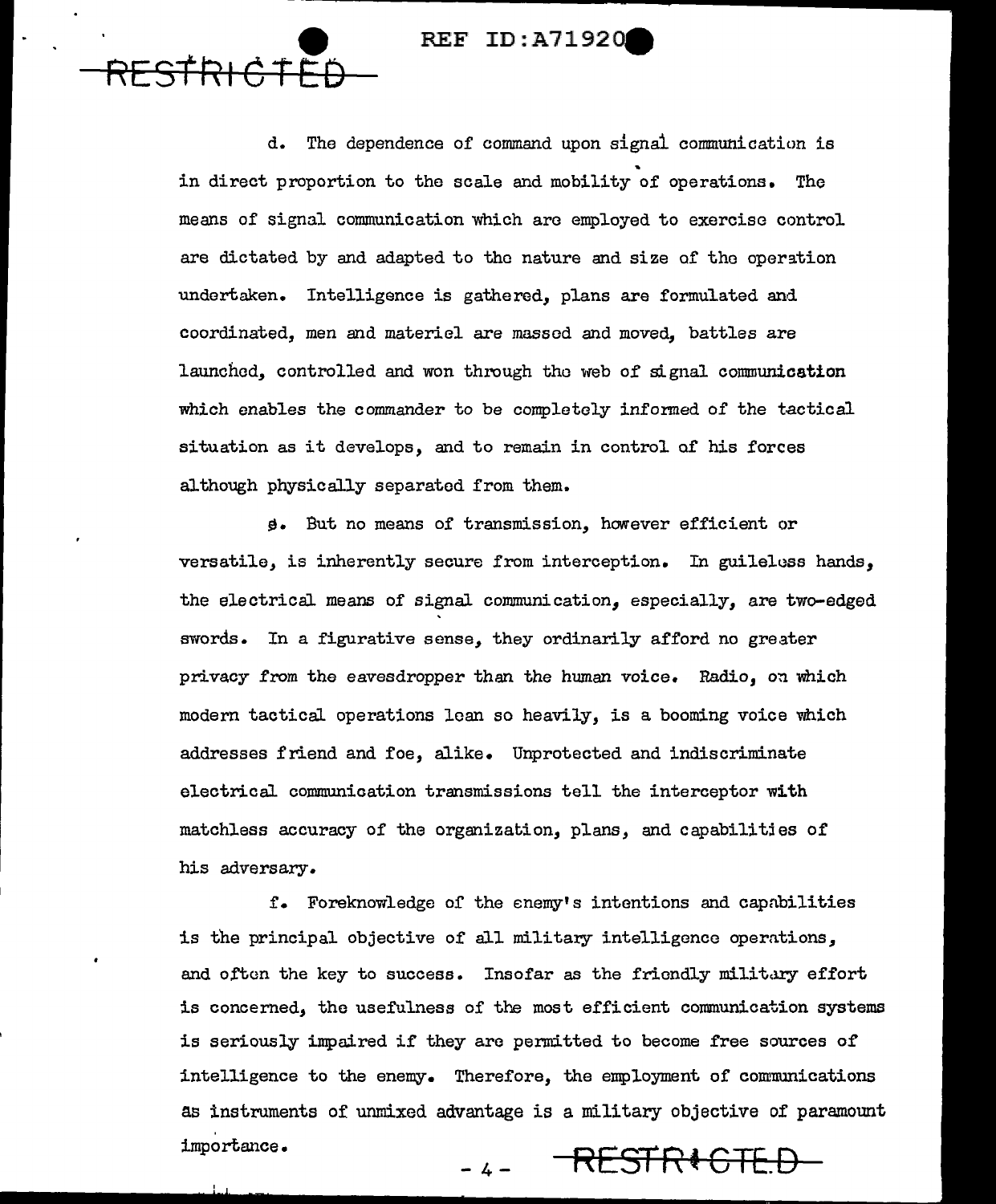STRIG

The communication security effort of the Army is directed g. to the end that its communications shall give undivided service to the friendly cause. The purpose of the Army's communication intelligence activities is to employ the communications of the enemy as instruments to his speedy and decisive defeat. CONINUMICATION

4. RELATIONSHIP BETWEEN COMMUNICATION INTELLIGENCE AND SICURITY.<br> $\mu \rightarrow i$   $\mu \rightarrow \tau$  after Z(all iterations for their intelligence<br>Historically, the exploitation of communications for their intelligence value, and the invention and application of protective measures were almost wholly uncoordinated. From the viewpoint of the modern army, its communication intelligence and security activities are complementary and mutually dependent. Coordination of communication intelligence Comments all echelons, is accomplished through and security activities, at all echelons, is accomplished through technical channels which exist to facilitate complete and rapid exchanges of information. Weaknesses which enable the exploitation of enemy communications are called to the attention of communication security specialists who examine friendly communications for similar weaknesses and devise effective countermeasures. Conversely, communication intelligence specialists are appraised of newly discovered Leater. security principles and developments in equipment and procedures in order that these may be considered in the attack on current communication intelligence problems. Studies to determine the suitability for adoption of new security procedures oftentimes are joint communication intelligence and security enterprises. Thus the full power of each activity is exerted to effect improvements in the other.

 $-5 -$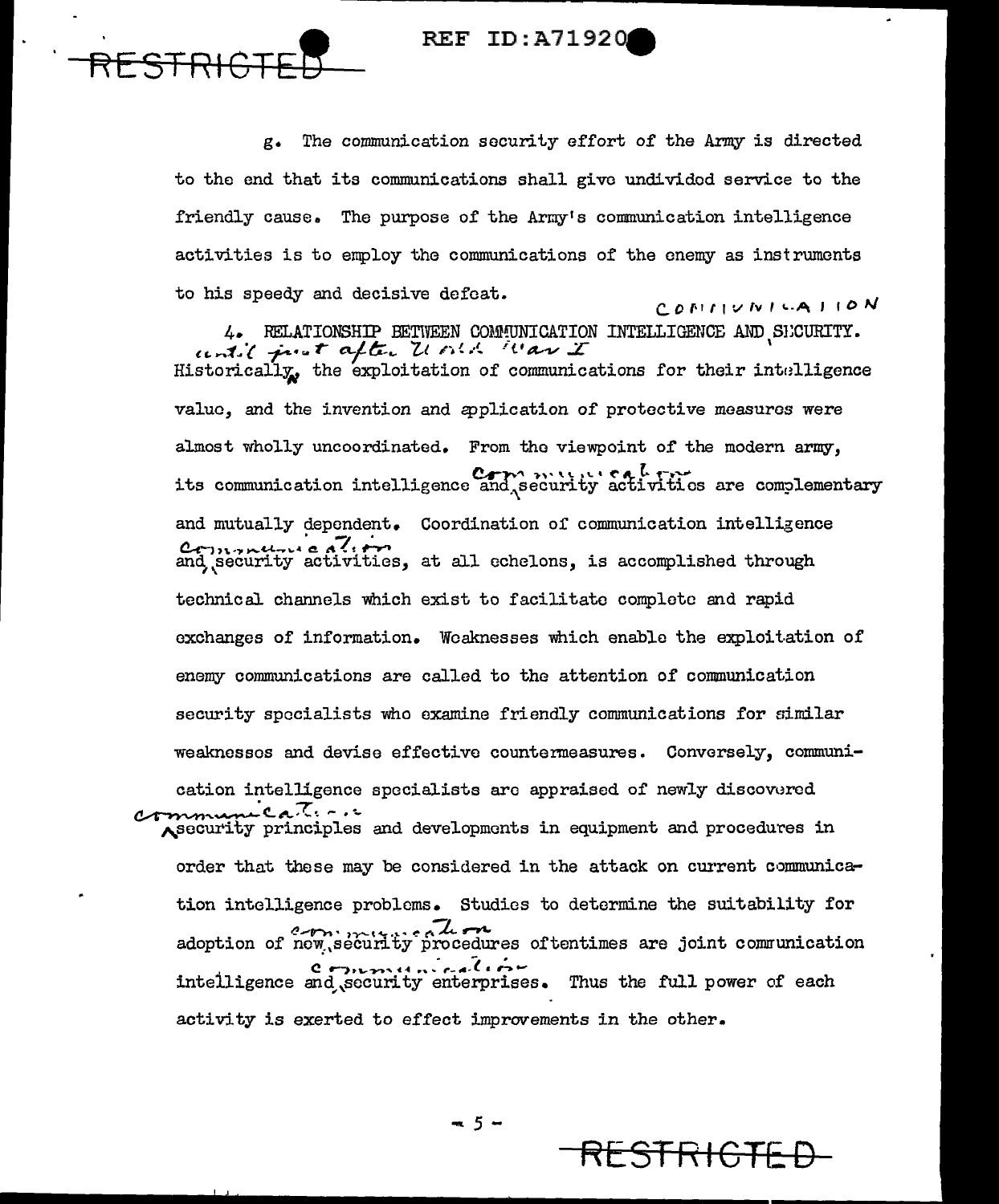

 $2k+l$ 

### **REF ID:A71920**

5. COMMUNICATION INTELLIGENCE VERSUS COMMUNICATION SECURITY OF OPPOSING FORCES.

In any situation, the ascendency of communication intel $a_{\bullet}$ ligence over communication security, or vice versa, depends on the relative cryptologic development of the opposing forces. Ordinarily, attacks on the security of communications are successful in proprotion to the experience and resourcefulness of communication intelligence agencies and the scale on which their operations are conducted. المؤسس والأريم المستواد والمرارين orphatication Impregnability of security, on the other hand, is proportional to the methods and extfulness of communication security procedures, the state of training of signal communication personnel, the discretion with which interceptable means of communication are employed, and the comparative technical Ammaturity of opposing communication intelligence forces. It follows, then, that the security of communications is always relative, and sometimes an unknown quantity.

> The objective of communication intelligence services is to choose and to use at will those communications which are of the greatest assistance to the friendly military effort. The objective of communication security activities is to reduce the communication intelligence effort of opposing forces to impotence by providing military information, passed by the various means of communication, with immunity from access by unauthorized persons for the duration of its useful life.

c. Efforts to protect or exploit communications take their direction from the frequency with which given means of transmission must be used and the vulnerability of those means to interception.

> $-6-$ <del>-STR 1</del>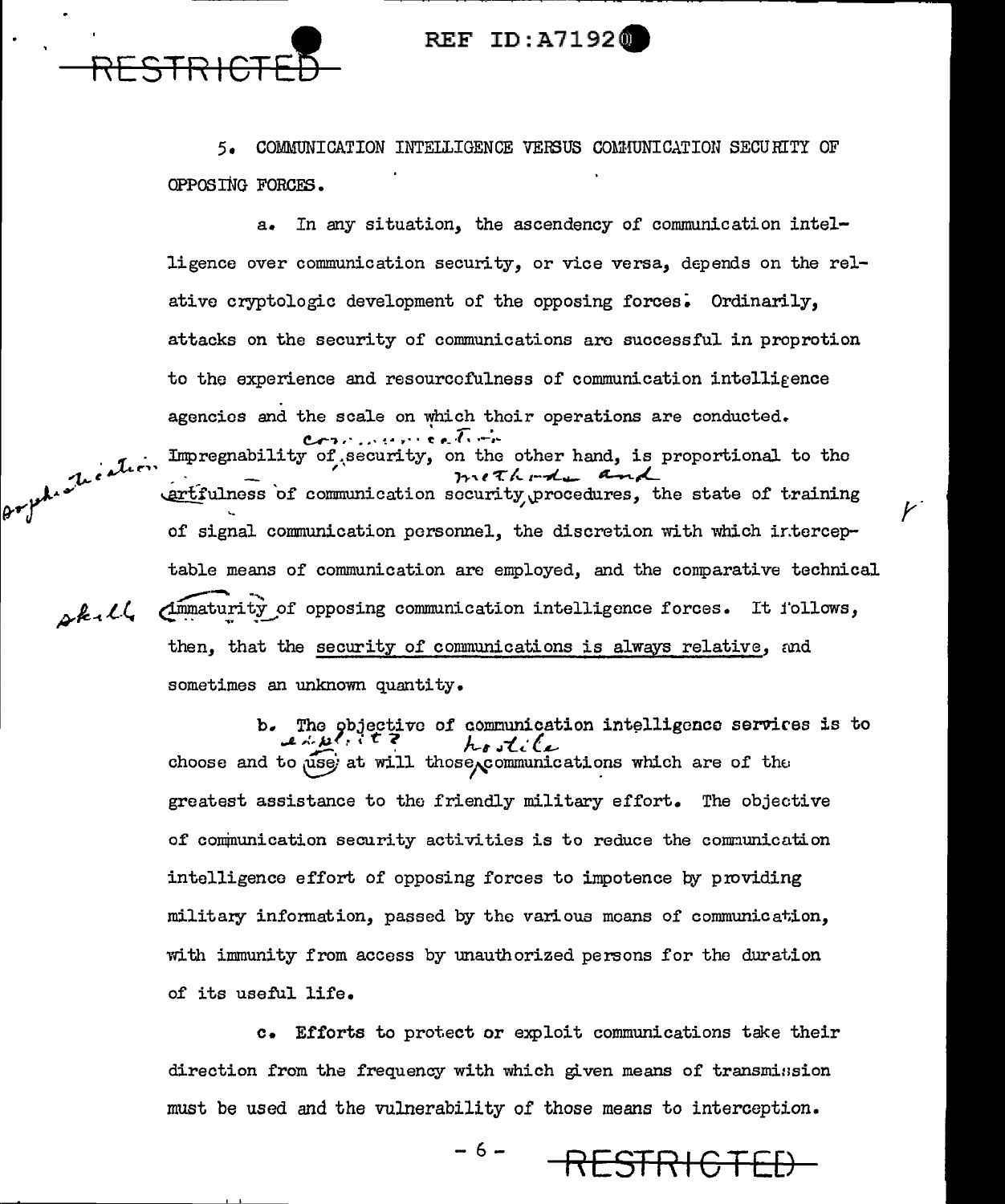Means which are employed to effect the physical transmission of communications provide the greatest protection from interception because the communications which they are employed to transmit usually remain in the custody of trusted personnel who, by their vigilance, effectively prevent their exposure to the enemy. Except in unusual circumstances, means for the physical transmission of communications do not lend themselves to systematic exploitation and therefore yield little intelligence. Transmissions by sound and visual means of signal communication offer greater opportunities for interception, but, although their security is a matter of continuing concern to the using force, the volume and value of the traffic which is passed by these means is usually insufficient to warrant the establishment of special. coordinated intercept programs. In contrast, electrical means of especially nadie signal communication carry large volumes of immediately important and potentially useful information and, of all means, are the most vulnerable to interception. Their indispensability to the conduct of military operations causes the success or failure of the communication intelli- $Corm$ gence and security efforts of any army to be measured in terms of the assistance to its cause which is obtained from electrical signal communications, hostile and friendly.

d. The principal factors in signal communication which provide the occasions for contest between the communication intellic  $\overline{c}$  and  $\overline{c}$  and  $\overline{c}$  and  $\overline{c}$  activities of opposing forces are the:

(1) Need for speed in communication.

(2) Widespread use of electrical communication and the opportunities which they offer for interception.

<del>STRICTED</del>

- 7 -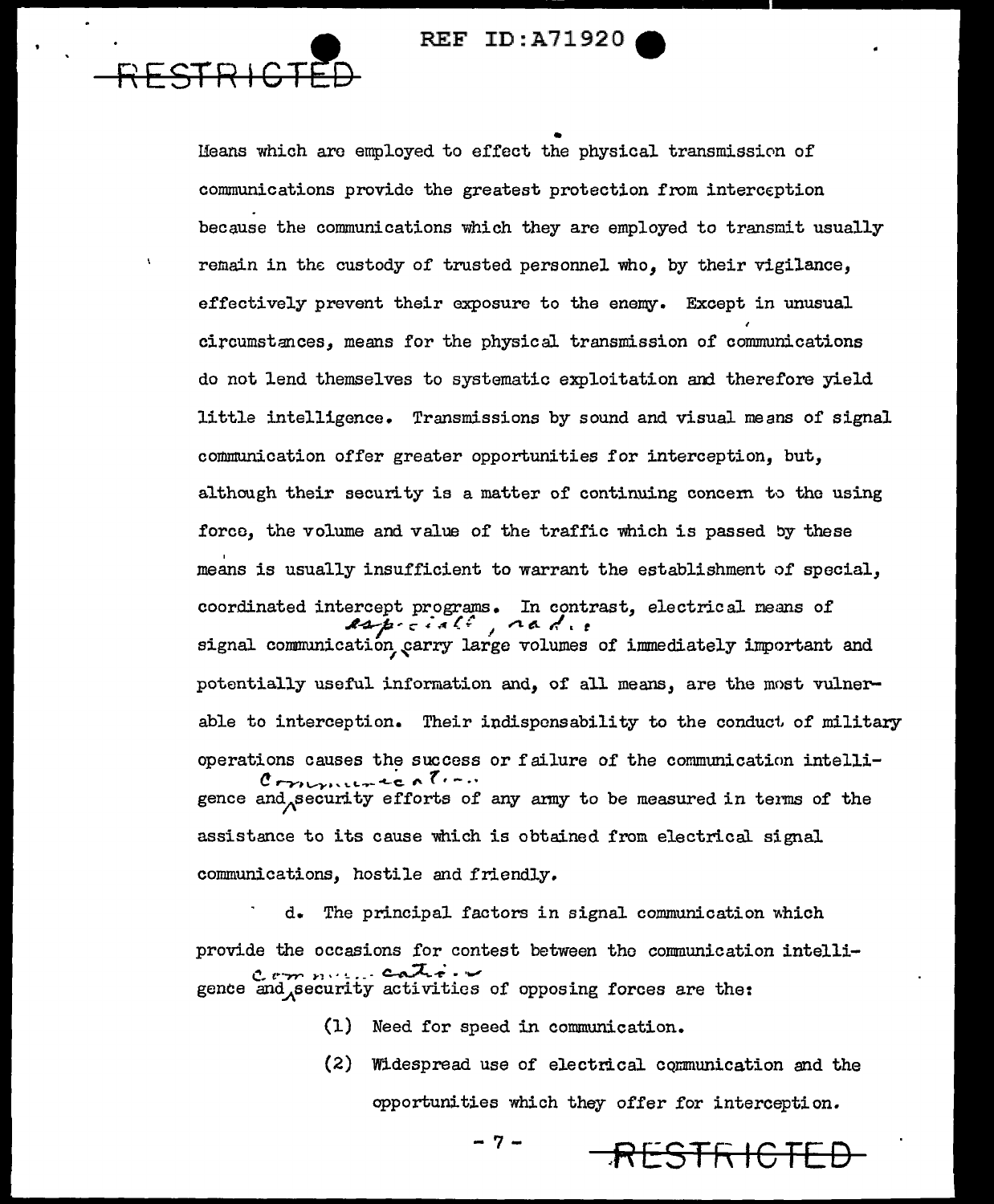

- (3) Vulnerability of radio communications to position finding techniques.
- (4) Tendency of signal communication networks to parallel command channels and to reveal functional relationships •
- (5) Need for standard communication procedures.
- t6) Incidence of human error.
- 6. SPEED VERSUS SECURITY.

a. The requirement for speed in military communication is as fundamental as the need for communication, itself. The invention and perfection of electrical means of communication has satisfied the requirement for speed. Their vulnerability to interception has been accepted as a risk which is justified by the rapidity of transmission which they of fer.

b. The increased danger of interception which has accompanied the adoption of electrical means of communication has stimulated the developmont of procedures to guarantee the security of the information which they are employed to transmit. Communication security procedures are designed, insofar as possible, to preserve the efficiency of the signal communication system. At the present stage of development, the application of security measures is usually separate rather than simultaneous with transmission and, under normal operating conditions, acceptable standards of speed and security can be maintained by well trained communication personnel. In urgent tactical situations, speed may become of such overriding importance that security must be abandoned

- 8 - **RESTRICTED**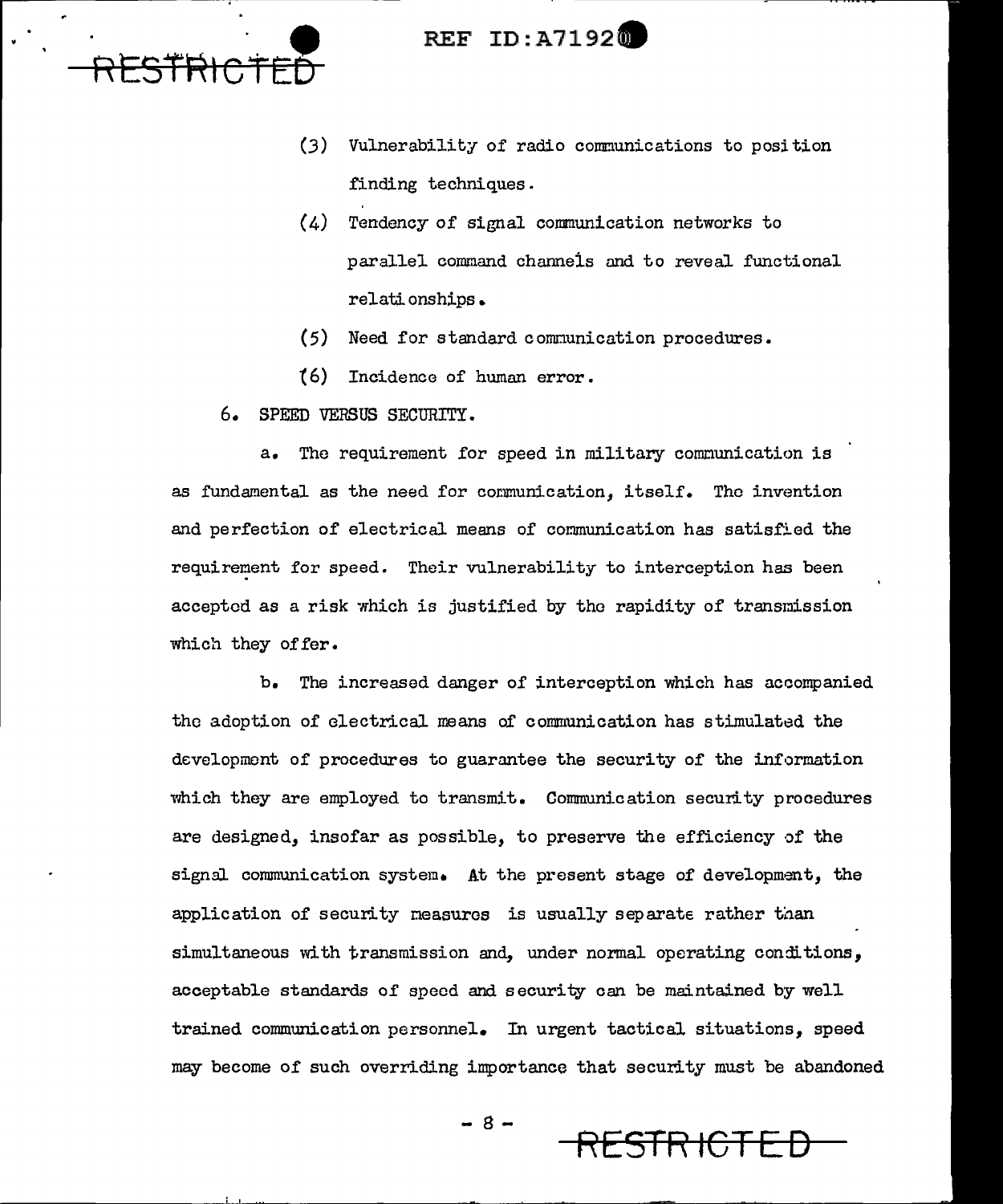as a secondary consideration, but in each such instance, the injury which is avoided by the relaxation of security must be greater than the immediate or long range consequences which may result from the exposure of classified information to interception by the enemy.

The need to preserve the efficiency of signal communi- $\mathbf{c}_{\bullet}$ cations at the expense of their security is the bridge which enables the invasion of the security of every communication system.

7. SIGNAL COMMUNICATION TRANSMISSIONS.

a. Signal communication transmissions, as a whole, are composed of two basic elements:

- (1) The texts of messages which military correspondents desire to exchange.
- (2) The communication procedures which have been invented to facilitate the transmission and delivery of messages by the agencies of signal communication.

b. The texts of messages exchanged by military correspondents are the primary objects of the attentions of both communication intelligence and security specialists. Cryptosystems are applied to the texts of messages to render them unintelligible when they contain classified information and are to be transmitted by interceptable means. Cryptosystems are graded in accordance with their inherent ability, under proper usage, to withstand cryptanalytic attack. They are distributed throughout the military organization in accordance with predetermined requirements for security and intercommunication.

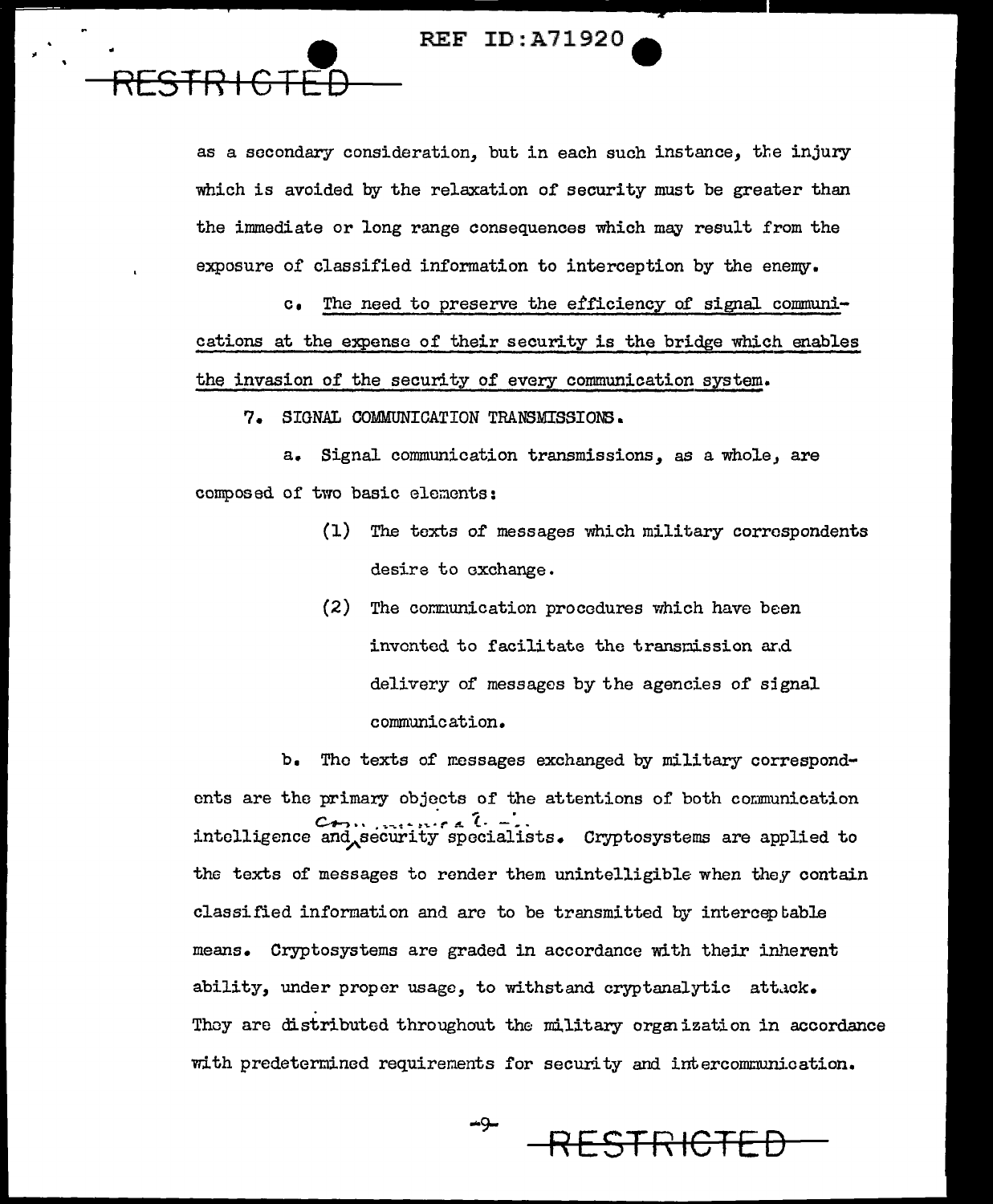.. **e** 

**RESTR IGTE:D** 

Low grade systems are used whore short term security is adequate and simplicity of operation is a prerequisite. Stronger cryptosystems are ~~o-?n~c-/ **..........** ~·~~; reserved for use at higher levels where, simplicity is less important, long term security is mandatory, and important security principles can be preserved from serious risk of capture. Cryptanalytic techniques vary with the cryptosystems under attack. The rate at which solution proceeds usually conforms to the system's inherent level of security. General solutions for cryptosystems become increasingly complex and time consuming as the enemy matures cryptologically.

*v* 

c. As sources of intelligence, communication procecural transmissions are second only to the texts of messages which are  $transmitted by electrical means of signal communication. The mutual$ incompatibility of speed and security in communication is novrhere more clearly emphasized than in the development of communication procedures. They must facilitate the establishment of communication, and enable the transmission and delivery of messages with speed and security. Yet, efficiency is achieved by complete standardization of procedures, and security is nurtured by change. The functions of procedural elements must remain constant, although their identities may be disguised by cryptographic methods. Severe limitations are imposed on attempts to improve the security of communication procedures because signal communication operators are incapable of memorizing or otherwise coping with frequent, complete changes in the identities of procedural elements. Consequently, only those elements which are the most immediate sources of intelligence are disguised. The result is a

io- **RESTR I GT El)**